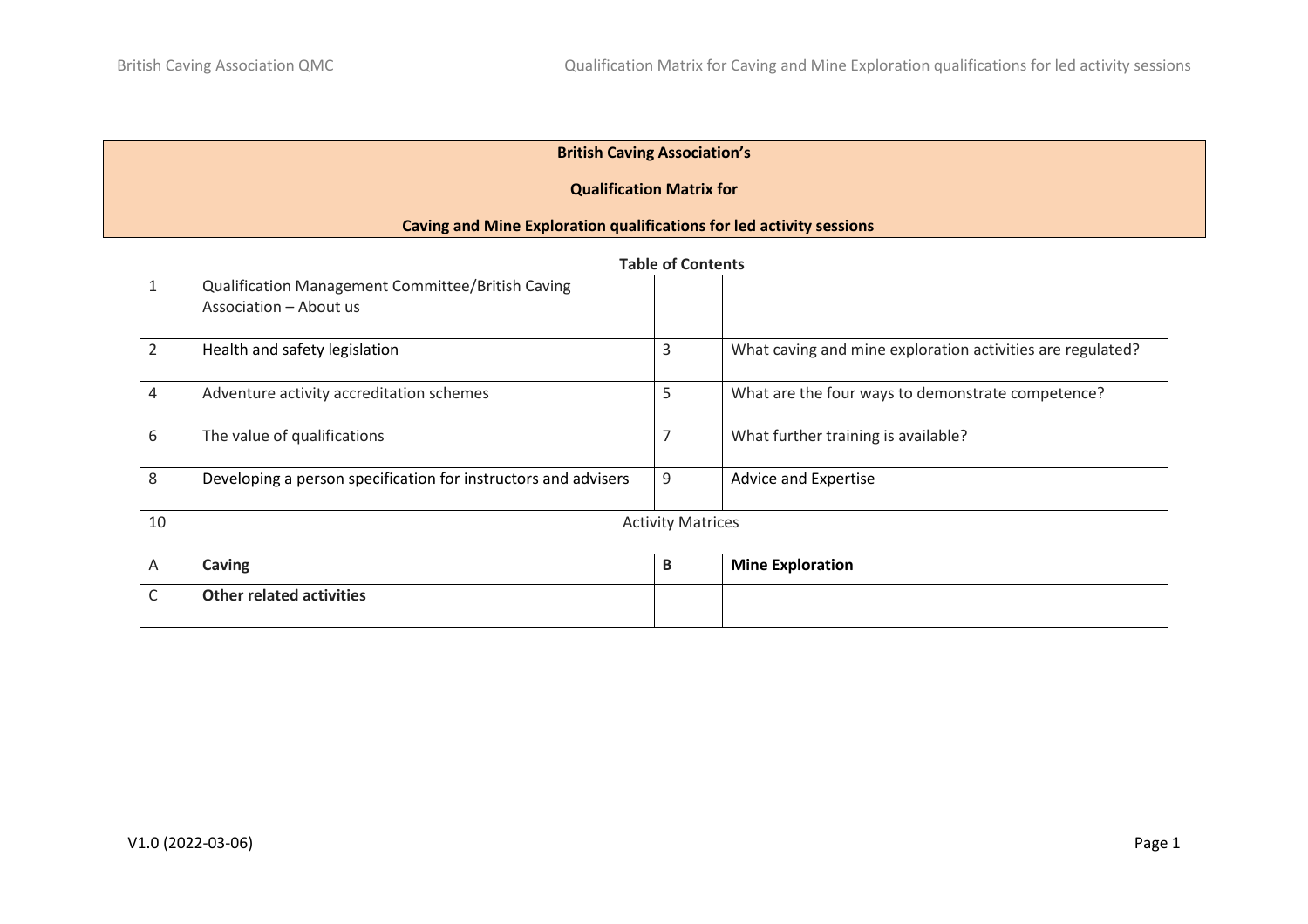- 1. **Qualification Management Committee (QMC) – about us**: As the Awarding body network for Caving and Mine Exploration we operate as administration, management and quality assurance of the award scheme for the national governing body – the BCA (British Caving Association).
- 2. **Health and safety legislation**; The UK's 'Health and Safety at Work Act 1974' and the Republic of Ireland's 'Safety, Health and Welfare at Work Act 2005' are the primary pieces of legislation covering occupational health and safety of staff and volunteers.
- 3. **What caving and mining activities are regulated?** Most Caving and Mine Exploration activities are not regulated. Some defined adventure activities provided commercially to young people in England, Scotland and Wales are regulated by the (UK) Adventure Activities Licensing Regulations (AALR). While this does not apply to adults, clubs, education, the Crown and a number of our activities it provides a clear benchmark for safety management within adventure activities. The regulations (AALR) make only one reference to qualifications, which is that "*as a condition of every licence, licence holders shall maintain suitable and sufficient arrangements for the appointment of a sufficient number of competent and adequately qualified instructors (Reg 9(1)(b)(i))".* It is worth noting that the dictionary definition of being qualified is having the [standard](https://dictionary.cambridge.org/dictionary/english/standard) of [skill,](https://dictionary.cambridge.org/dictionary/english/skill) [knowledge,](https://dictionary.cambridge.org/dictionary/english/knowledge) or [ability](https://dictionary.cambridge.org/dictionary/english/ability) that is [necessary](https://dictionary.cambridge.org/dictionary/english/necessary) for doing or being something; it does not say that someone must possess a qualification. The legislation also does not specify what any qualifications could/should be. The non-statutory accreditation schemes take a very similar approach to demonstrating competence.
- 4. **Ways of demonstrating competence.** QMC has adopted the HSE approach which recognises the principle of four ways to demonstrate competence, namely.
	- a. qualification,
	- b. equivalent qualification
	- c. in-house accreditation
	- d. competence through experience

Our matrices below provide the qualification benchmark that, where appropriate, might then be used by an employer/deployer to consider any equivalence, in house training and assessment solution or other form of experience. It is important to stress that qualification is the favoured option of many organisations; relying on QMC to do the work of setting and maintaining appropriate standards.

- 5. **The value of qualifications:** BCA qualifications provide valuable, national benchmarks; the QMC has compiled the matrices below in order to match a specific activity to its relevant qualification(s), identifying the minimum qualification that someone might hold to lead an activity session (the instructor or leader) as well as the minimum qualification that might support overall safety management and other technical matters (the 'technical advisor' or 'competent person' role), subject to the individual meeting several other personal attributes defined by the employer.
- 6. The definition of a led activity session is where the participants require a formal level of instruction, supervision and support throughout the activity.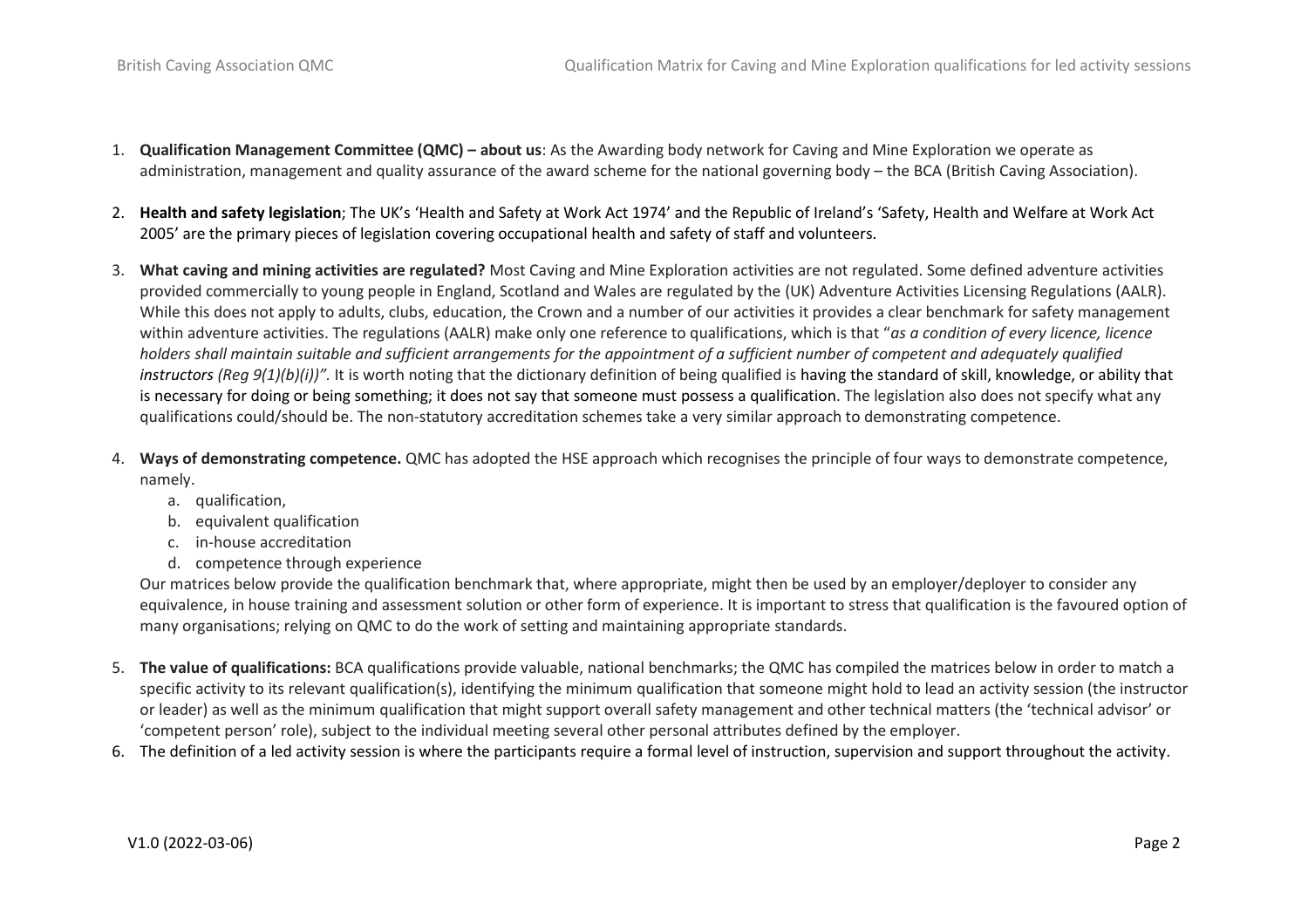7. **What further training is available?** Qualifying as an instructor or leader must be seen as a stage in any individual's experience, be they a volunteer or professional, but far from the endpoint. Expanding their experience of working environments and participants while also maintaining their existing skills and knowledge and adding more is an ongoing process. As well as gaining leadership and instructional experience, there are many opportunities for continuing development within their roles, through on-the-job training, assessment and experience and within many institutions. 'Bolt on' courses available – The Tyrolean Module, Deep Water in Caves, Radon Training etc. We recognise that there will be other groupings within various institutions (examples might include voluntary or military groups etc.) so again it will be for employers to judge how well-connected instructors and technical advisers are to their peers.

To ensure currency QMC requires all CL and VCL qualified instructors to attend an 'Update' day once every five years. This is run by a Trainer/Assessor and includes a check of logbooks.

CIC qualified instructors attend an 'Update' every three years.

Trainer/Assessors attend a CPD Workshop additional to the above every three years run by peers.

- 8. **Developing a person specification for instructors and advisers**: Anyone using a leader, instructor or coach will want them to fit into their organisation and that means developing a person specification alongside a qualification. Competence for a particular job or role also includes a range of other factors including:
	- a. **Skills**: These may include problem solving, teamwork and collaboration, oral and written communications skills and leadership.
	- b. **Knowledge**; Theoretical and practical familiarity, awareness and understanding of the specific role of leader or instructor.
	- c. **Attitude**: Personal attributes and behavioural/character traits that align with your club, organization, centre or wall such as self-awareness, resilience, professionalism and a strong work ethic and the ability to remain calm in a crisis. More specifically being customer/member focused, having common sense/being pragmatic, being positive (a "can do" approach), a problem solver with an ability to analyse problems from first principles, being inclusive may all be valuable traits.
	- d. **Training**: Qualifications confirm that skills and knowledge were demonstrated on a specified date, whereas ongoing support and/or membership of a relevant association will maintain and enhance that base standard. Training may include core 'instructor' training at a specific level, further training such as to how to work with harder to reach groups and additional training such as might prove useful for the role of technical adviser
	- e. **Experience**: Both general & context specific experience may be necessary for a particular client group and broader experience may be necessary for someone to provide safety advice. this can be
		- i. Directly relevant, context specific, experience of the activity, such as abseiling and ladder climbing,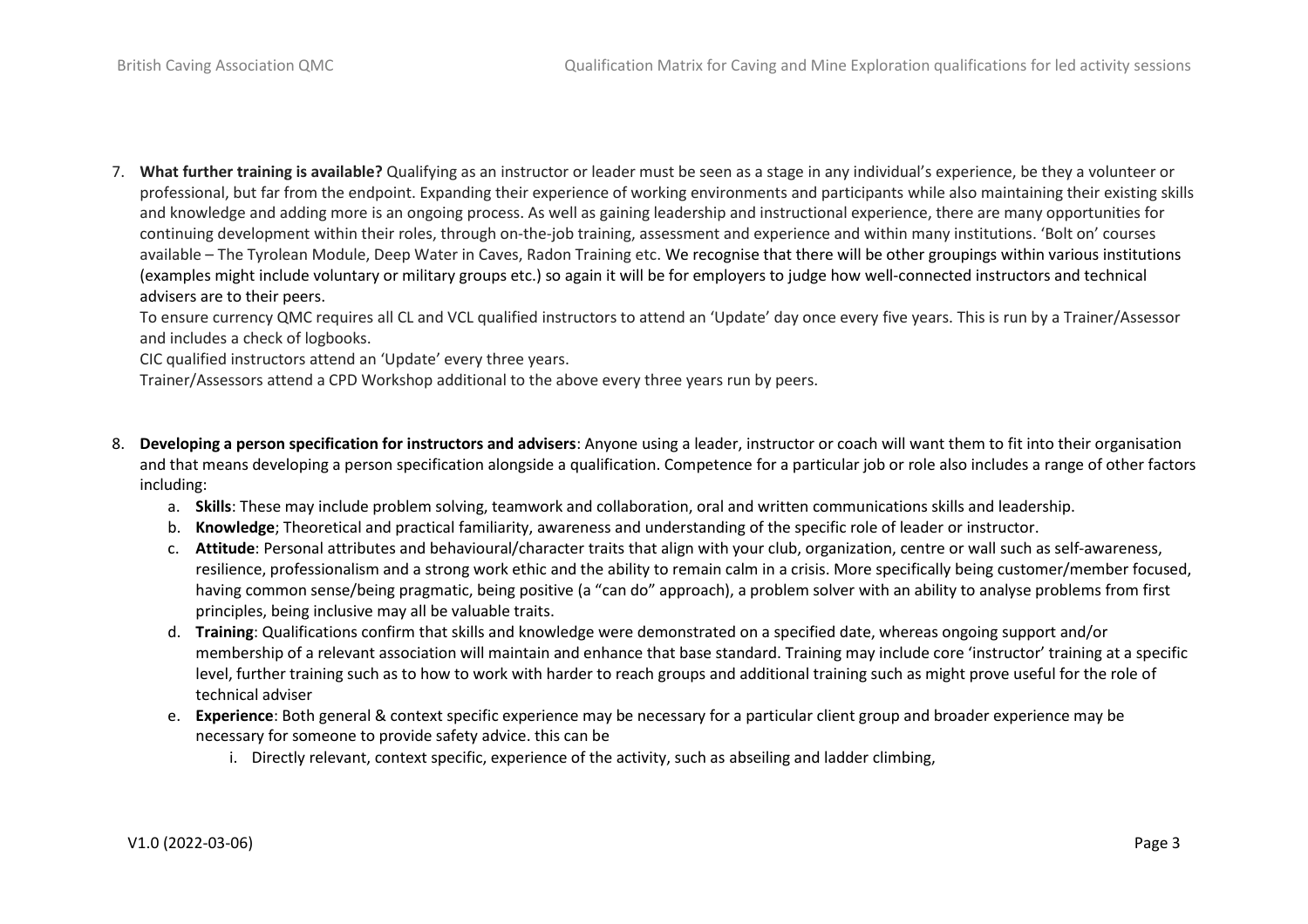- ii. Indirect experience in parallel activities such as deep water caves, ghyll scrambling etc.
- iii. Transferable experience from comparable activities such as within mountaineering, paddlesports etc.
- iv. The quantity of experience required to gain a qualification is well described and can be measured in years as well as in the number of days. Any employer will then need to consider how much context specific experience an instructor should gather year on year after they've qualified. The breadth and depth of a technical adviser's experience may both need to be significantly greater. An employer must decide on the value of breadth as well as the depth of experience of a specific activity.
- 9. **Advice and Expertise:** In some situations, those with responsibility for activity delivery may lack the technical expertise and experience to make decisions about staff competence, safety management systems and supervision. In such cases, those responsible may choose to rely upon a what is variously known as a technical advisor, a competent person, a technical expert, subject matter expert etc. In the matrices below are recommendations for qualifications skills, experience and qualifications that may be relevant when selecting appropriate technical advisors. There are the communities of practice that several associations offer, the interactions with the expert inspectors of the various accreditation.
- 10. **Activity Matrices**; Where appropriate the name of the relevant previous qualification is shown in brackets holders of these historic qualifications were automatically issued with the equivalent new qualifications by the BCA when they were launched.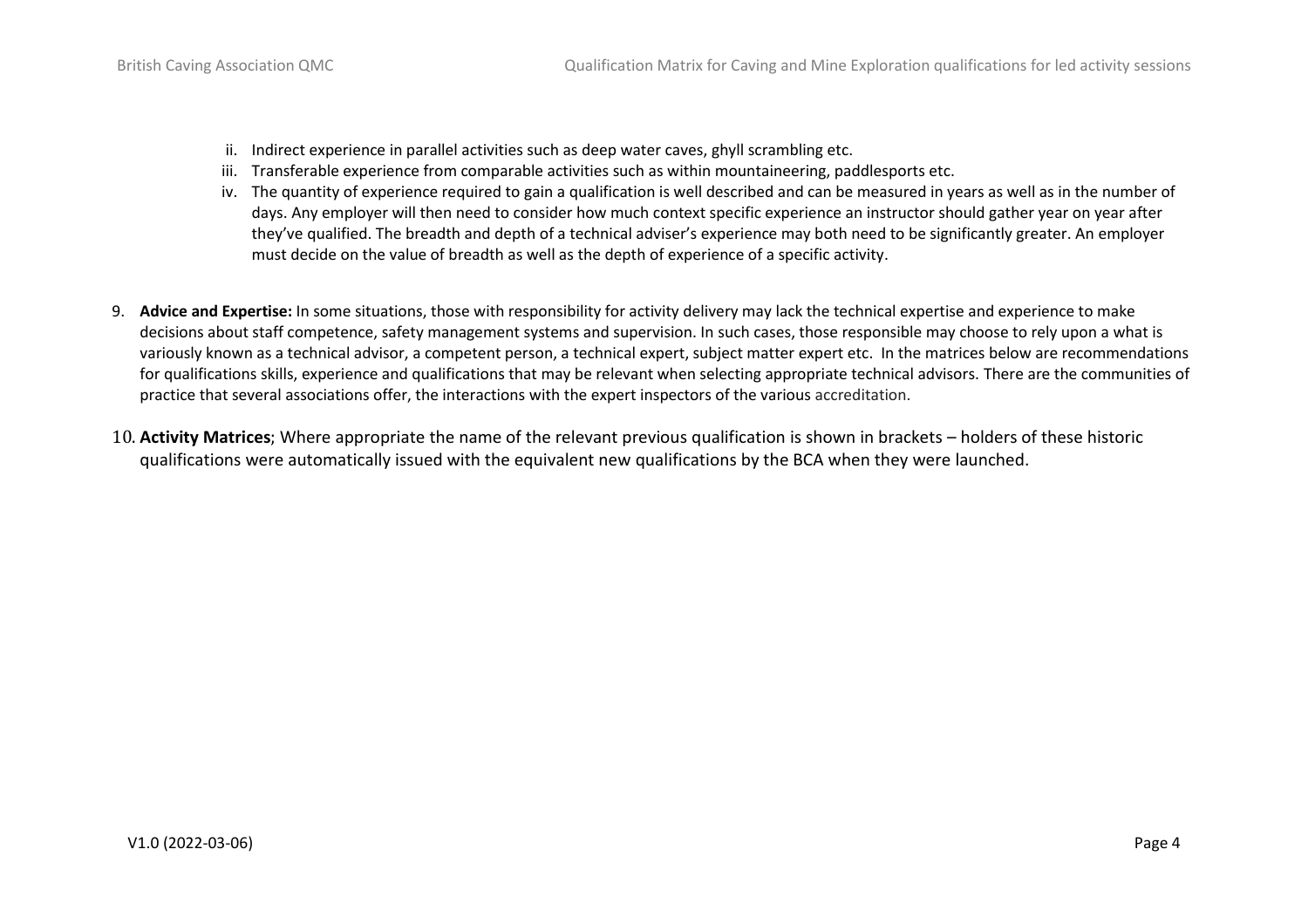# **A - Caving – Natural caves**

| <b>Activity</b>                           | <b>Instructor</b>                                                                                                                                                     |                                                     | <b>Technical Advisor</b>                                                                                                                                                                                       |                                    |  |
|-------------------------------------------|-----------------------------------------------------------------------------------------------------------------------------------------------------------------------|-----------------------------------------------------|----------------------------------------------------------------------------------------------------------------------------------------------------------------------------------------------------------------|------------------------------------|--|
|                                           | <b>Person Specification to include</b>                                                                                                                                | Qualification                                       | <b>Person Specification to include</b>                                                                                                                                                                         | Qualification                      |  |
| Caving with<br>no pitches                 | Skills & knowledge<br>$\bullet$<br><b>Personal Attributes</b><br><b>Training</b><br>support/membership<br>Experience, both general &<br>context specific              | Cave Leader (Previously Level 1)                    | Skills & knowledge<br>$\bullet$<br><b>Personal Attributes</b><br>$\bullet$<br>Training support/membership<br>$\bullet$<br>Experience, relevance, breadth &<br>$\bullet$<br>depth of general & context specific | <b>Cave Instructor Certificate</b> |  |
| Caving with<br>pitches up to<br>18 metres | Skills & knowledge<br>$\bullet$<br><b>Personal Attributes</b><br><b>Training</b><br>support/membership<br>Experience, both general &<br>context specific              | <b>Vertical Cave Leader (Previously</b><br>Level 2) | Skills & knowledge<br>$\bullet$<br><b>Personal Attributes</b><br>$\bullet$<br>Training support/membership<br>$\bullet$<br>Experience, relevance, breadth &<br>$\bullet$<br>depth of general & context specific | <b>Cave Instructor Certificate</b> |  |
| Caving with<br>pitches over<br>18 metres  | Skills & knowledge<br>$\bullet$<br><b>Personal Attributes</b><br>$\bullet$<br><b>Training</b><br>support/membership<br>Experience, both general &<br>context specific | <b>Cave Instructor Certificate</b>                  | Skills & knowledge<br>$\bullet$<br><b>Personal Attributes</b><br>$\bullet$<br>Training support/membership<br>$\bullet$<br>Experience, relevance, breadth &<br>$\bullet$<br>depth of general & context specific | <b>Cave Instructor Certificate</b> |  |